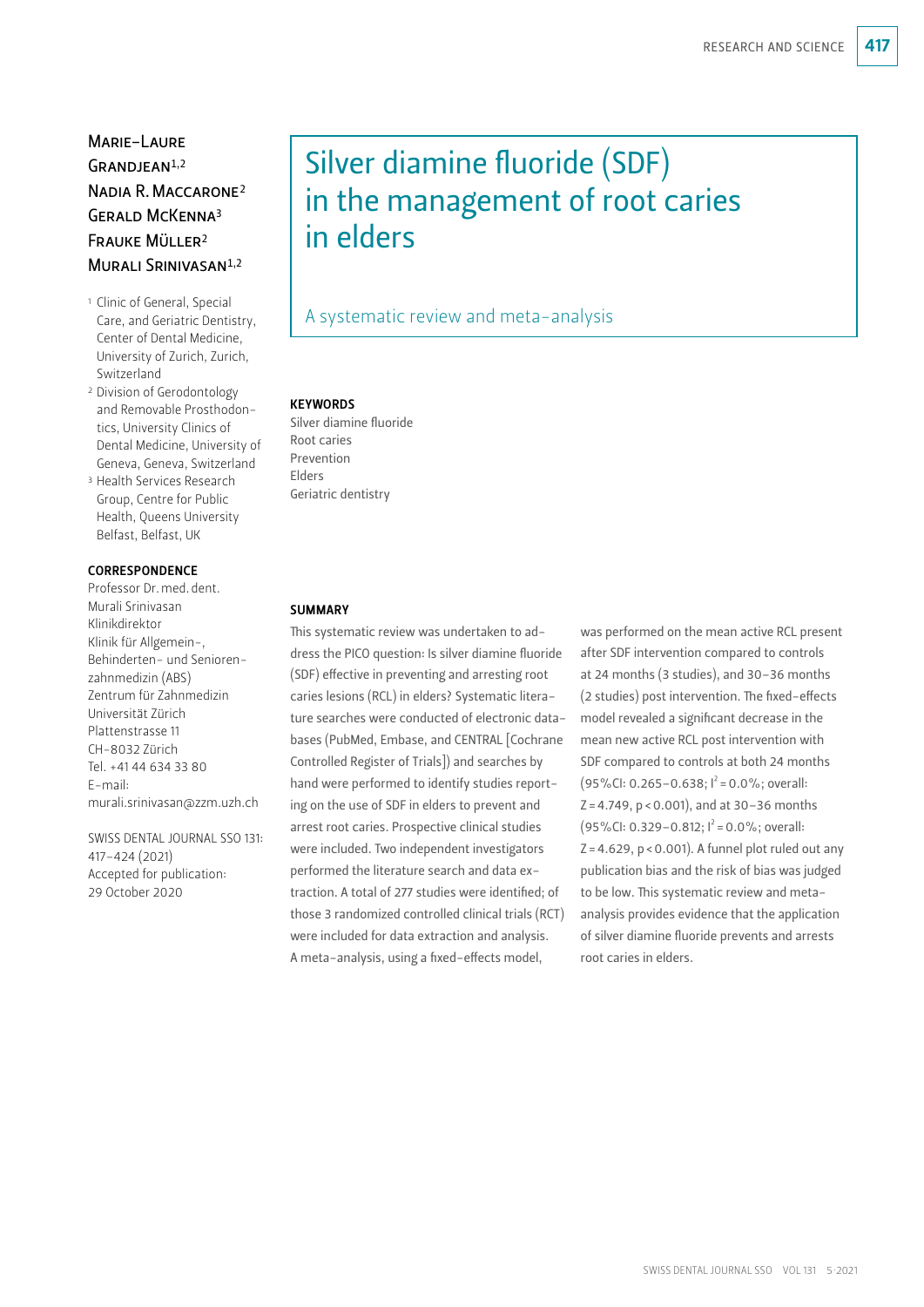## Introduction

A large number of epidemiological dental surveys have indicated that tooth retention has increased as more elders retain natural teeth into old age (White et al. 2012; Steele et al. 2011). Whilst increasing tooth retention is seen as a leap forward in the oral health of the older population it also brings with it the challenges of managing chronic dental diseases including caries and periodontal disease especially in dependent/institutionalised older adults (BUDTZ-JØGENSEN ET AL. 1996). Due to factors such as diet, reduced manual dexterity and xerostomia, these chronic diseases can cause considerable pain and suffering amongst elderly patients and impair oral function (HAYES ET AL. 2016). In particular, dental caries remains a problem for this age group with a high prevalence of coronal and root surface caries (Damata et al. 2019; Hayes et al. 2017; Mojon et al. 1995). In the

1998 UK Adult Dental Health Survey, the proportion of adults with 18 or more sound and unrestored teeth was only 5% among those aged 55 years and over. The 2009 UK Adult Dental Health Survey indicated that this figure had improved but still remained at only 13% (KELLY ET AL. 2000; FULLER ET AL. 2011). The 2009 UK Adult Dental Health Survey reported that 27% of adults aged 65–74 years had evidence of dental caries whilst this figure increased to 40% for those aged 75-84 years (FULLER et al. 2011).

The 1998 UK Dental Health Survey showed that almost 25% of the older adults had twelve or more teeth with a root surface that was either exposed, worn, filled or decayed. The 2009 Survey reported that 73% of all adults had exposed root surfaces and this increased to 90% for those aged over 55 years. The same survey reported that 11% of 55– to 64-year-olds had

Tab.I PICO focused question, criteria for inclusion, sources of information, search terms, search strategy, search filters, and search dates

| <b>Focus question</b>      | Is silver diamine fluoride effective in preventing and arresting caries in elderly patients? |                                                                                                                                                                                                                                                          |  |  |  |
|----------------------------|----------------------------------------------------------------------------------------------|----------------------------------------------------------------------------------------------------------------------------------------------------------------------------------------------------------------------------------------------------------|--|--|--|
| Criteria                   | Inclusion criteria                                                                           | - Professional silver diamine fluoride intervention in elders<br>- Root caries<br>- Patients must have been clinically examined during recall<br>- Prospective clinical trials                                                                           |  |  |  |
|                            | Exclusion criteria                                                                           | $-$ Age < 65 years<br>- Minimum follow up of six months<br>- Sample size of less than ten cases                                                                                                                                                          |  |  |  |
| <b>Information sources</b> | Electronic databases                                                                         | PubMed, Embase, the Cochrane Central Register of Controlled Trials (CENTRAL)                                                                                                                                                                             |  |  |  |
|                            | Journals                                                                                     | All peer reviewed dental journals available online in databases: PubMed, Embase,<br>CENTRAL                                                                                                                                                              |  |  |  |
|                            | Others                                                                                       | Popular online internet search engines (e.g. Google, Yahoo, etc.), online internet<br>research community websites (www.researchgate.net), reference crosschecks,<br>personal communications, searches by hand, etc.                                      |  |  |  |
| Search Terms (PICO)        | Population                                                                                   | #1: MeSH - (Elderly adults) OR (65+ Aged) OR (Older patient) OR (Aged patients) OR<br>(Aged) OR (Root caries)                                                                                                                                            |  |  |  |
|                            |                                                                                              | #2: All fields - (Dependent elders) OR (Dependent adults) OR (Institutionalized<br>elders) OR (Institutionalized adults) OR (Community dwelling adults)                                                                                                  |  |  |  |
|                            | Intervention or exposure                                                                     | #3: All fields - (Silver Diamine Fluoride) OR (Diammine Silver Fluoride) OR (Ammoni-<br>acal Silver Fluoride) OR (Silver Ammonia Fluoride) OR (Silver Fluoride) OR (Quaterna-<br>ry Ammonium Compounds) OR (Saforide) OR (Riva-Star) OR (Silver Nitrate) |  |  |  |
|                            | Comparison                                                                                   | No comparison was done                                                                                                                                                                                                                                   |  |  |  |
|                            | Outcome                                                                                      | #4: All fields - (Caries reduction) OR (Arrested Caries) OR (Caries Inactivated)                                                                                                                                                                         |  |  |  |
| <b>Filters</b>             | Language                                                                                     | Not applied                                                                                                                                                                                                                                              |  |  |  |
|                            | <b>Species</b>                                                                               | Humans [MeSH]                                                                                                                                                                                                                                            |  |  |  |
|                            | Ages                                                                                         | 65+ Aged [MeSH]                                                                                                                                                                                                                                          |  |  |  |
|                            | Journal categories                                                                           | Dental journals                                                                                                                                                                                                                                          |  |  |  |
| Search builder             | Search combination                                                                           | (#1 OR #2) AND #3 AND #4 AND Humans AND 65+ Aged AND Dental journals                                                                                                                                                                                     |  |  |  |
| Search dates               | January 1980 until<br>14 August 2019                                                         | Last confirmatory online final search was performed on 14 August 2019. No further<br>online searches were performed after this date                                                                                                                      |  |  |  |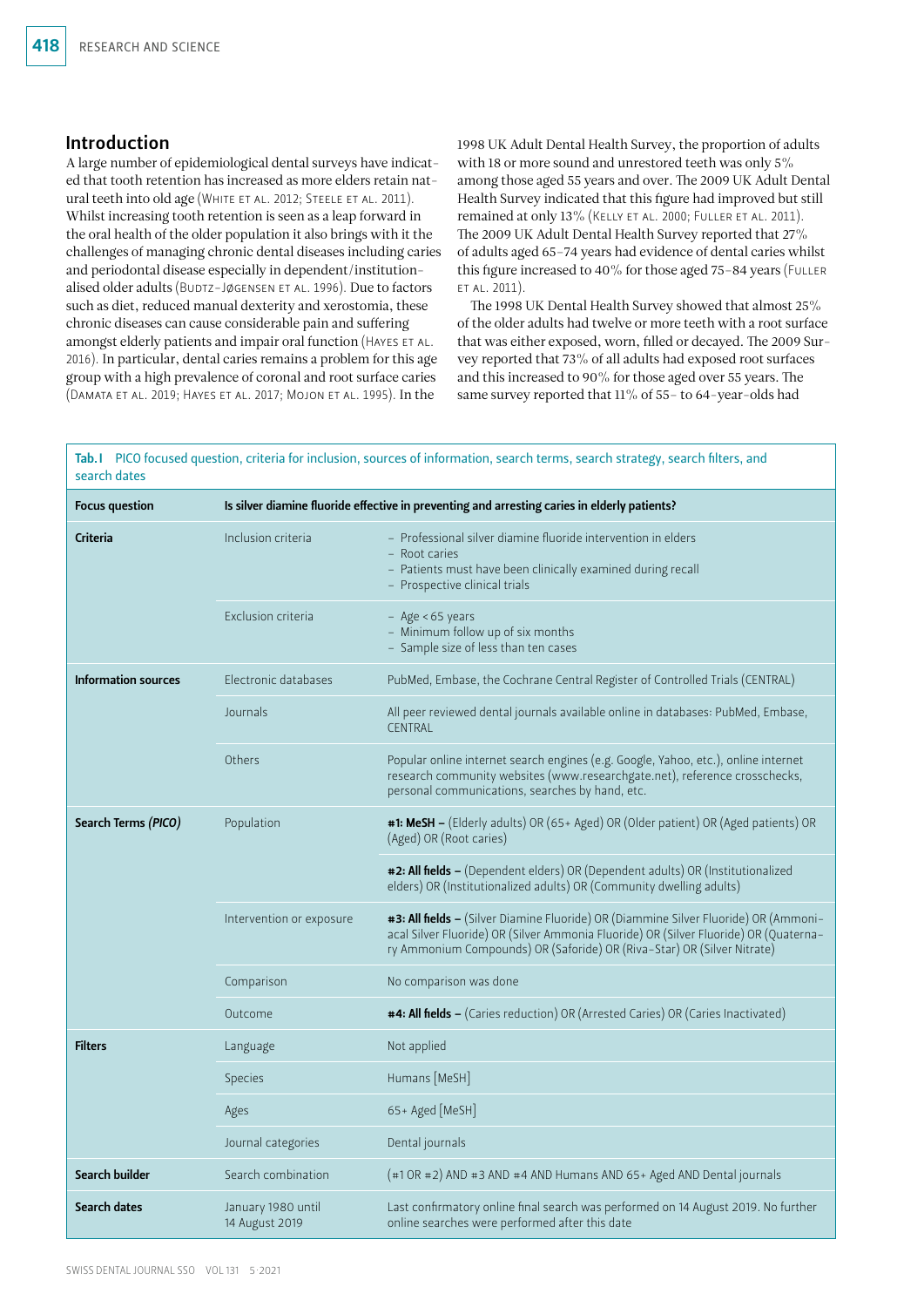active root caries compared with 20% of those aged 75–84 years (Fuller et al. 2011).

The concept of minimal intervention dentistry (MID) has evolved with an increased understanding of the caries process and the development of adhesive restorative materials. It is recognized that early carious lesions confined to enamel can be reversed and that the 'extension for prevention' approach is no longer appropriate in modern dentistry. The key principle of minimal intervention dentistry is early disease control and the avoidance of surgical intervention until it is absolutely essential (FRENCKEN ET AL. 2012). One non-invasive medicament which has gathered interest in caries prevention and management in children and older adults is silver diamine fluoride (SDF). It is reported that silver and fluoride in an alkaline solution act synergistically to arrest carious lesions through a variety of mechanisms (ZHAO ET AL. 2018). SDF has a bactericidal action and decreases the growth of cariogenic microorganisms; it has a re-mineralizing effect on enamel and dentine (Zhao et al. 2018). SDF has a protective effect on the dentine collagen and prevents its destruction (ZHAO ET AL. 2018).

The aim of this review was to undertake a systematic appraisal and meta-analysis of the evidence available on the effectiveness of SDF in caries management for older adults. The focused PICO question for this systematic review was "Is silver diamine fluoride (SDF) effective in preventing and arresting root caries lesions (RCL) in elders?"

## Methodology

#### Protocol and Registration

This systematic review and meta-analysis were conducted and reported according to the PRISMA guidelines (MOHER ET AL. 2015). The review protocol was registered with PROSPERO: International prospective register of systematic reviews (CRD42020175693).

## Eligibility Criteria

All prospective clinical studies reporting on the professional application of SDF in dependent older adults (aged 65 years and older) which satisfied the listed predefined inclusion criteria (Tab.I) were included in the systematic review.

## Information Sources

Three electronic databases were searched: Medline (PubMed), Embase, and CENTRAL. Searches by hand of relevant dental journals were performed for records that were not accessible electronically or for those without an electronic abstract available. Further searches resulting from reference cross-checks were performed to identify studies that were not discovered online. The final update for all the electronic searches was performed on 14 August 2019.

#### Search Strategy

The search strategy was designed and set up by an expert in database searches (MS) (Tab.I). An initial electronic search was performed by a single reviewer (MS). Then the search was repeated by a second reviewer (MLG) to confirm the number of discovered articles by the search strategy. The search terms employed were either medical subject headings (MeSH) terms or keywords classified under general (all fields) category. The search terms were then combined with an "OR," and PICO categories were combined using "AND" to create a final logic search query.

## Study Selection

All studies that fulfilled the inclusion criteria were included in this review. A title and abstract screening were performed by two investigators independently (MLG and MS). A final list of studies was put forth for full-text analysis and data extraction, only after a mutual agreement between the two investigators; disagreements, if any, were resolved by means of a consensus discussion. In cases of identified studies reporting on the same cohort at different time points, only the most recent publication was included in the review.

## Data Collection Process

The investigators (MLG and MS) extracted data from the included studies independently and were reciprocally blinded. During data extraction, for any uncertainty involving the extracted variable, a consensus was always reached by both investigators before finalizing the extracted data. In cases of significant doubts, corresponding authors were contacted for confirmation of the extracted information.

## Risk of Bias Assessment of Included Studies

The Cochrane collaboration's tool was used for the assessment of the risk of bias of the included studies (Higgins & Green 2011).

## Outcome Measure

The outcome measure in this review was the calculated mean new active carious root surfaces (or newly restored root surfaces) after SDF application compared to controls.

## Synthesis of Results

Kappa (κ) statistics were calculated to confirm the inter-investigator agreement for the extracted data. A meta-analysis was performed on the included RCT for mean new active carious root surfaces after SDF application compared to controls at 24 months (3 studies included) and 30 months (2 studies included) post intervention. The weighted means across the studies were calculated using a fixed-effects model. Heterogeneity across the included studies was assessed using the I-squared statistics  $(I^2$  statistics). The meta-analysis was performed using a meta-analysis software (CMA, version 3.0; Biostat, Englewood, NJ, USA), with confidence intervals set to 95% (95% CI).

## Risk of Publication Bias

The risk of publication bias was explored across the included studies using a funnel plot.

## Results

Study Selection

An initial search identified a total of 277 studies from the three databases. After title and abstract screening, 8 studies were selected for full text analysis and a further 12 were included from cross-checking references. Finally, three studies, all RCTs, were included for data extraction and further analyses. The flow chart of the entire search process is shown in Figure 1.

## Study Characteristics

The three included RCTs (TAN ET AL. 2010; ZHANG ET AL. 2013; LI ET AL. 2017) reported data on a total of 552 patients (SDF:  $n = 277$ ; control: n=275). All of the patients included were over 65 years old. The follow-up times for the three studies differed with one study reporting a 24-month follow-up, a second reporting at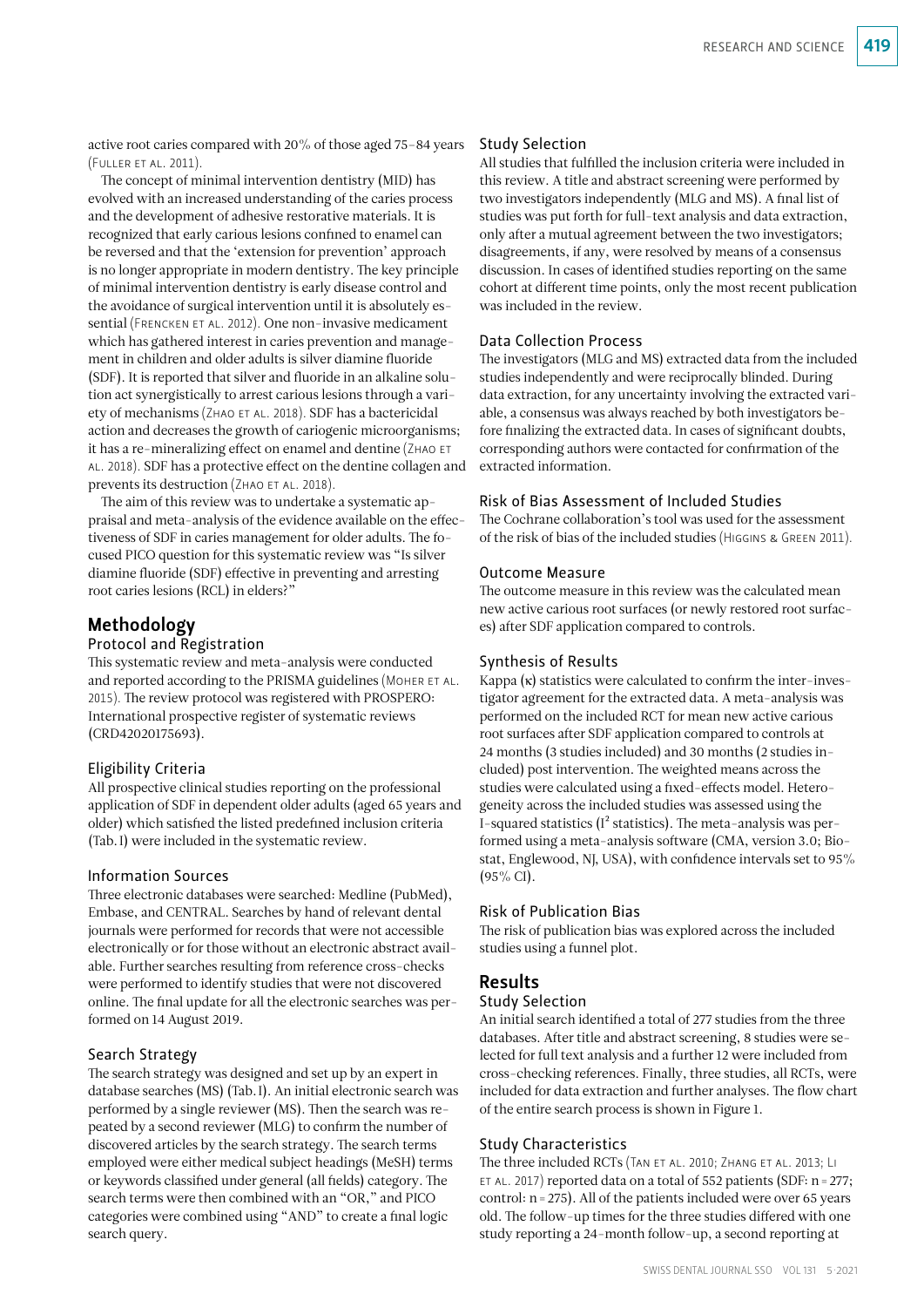

Fig.1 PRISMA flow diagram showing search strategy and article identification process

| Tab. II Risk of bias assessment of the included studies using the Cochrane Collaboration tool |                        |                                  |                 |                            |                                  |                          |  |  |  |
|-----------------------------------------------------------------------------------------------|------------------------|----------------------------------|-----------------|----------------------------|----------------------------------|--------------------------|--|--|--|
| Study/Year                                                                                    | Sequence<br>allocation | <b>Allocation</b><br>concealment | <b>Blinding</b> | Incomplete<br>outcome data | Selective out-<br>come reporting | Other sources<br>of bias |  |  |  |
| TAN FT AL. 2010                                                                               | Low                    | l ow                             | Unclear         | l ow                       | Unclear                          | Low                      |  |  |  |
| 7HANG FT AL. 2013                                                                             | l ow                   | Unclear                          | Low             | l ow                       | l ow                             | Low                      |  |  |  |
| LI ET AL. 2017                                                                                | LOW                    | Unclear                          | Low             | Unclear                    | Low                              | Low                      |  |  |  |



Fig. 2 Forest plot showing the effect of SDF against new active root caries lesions when compared with controls at 24 months

30 months and the third one reporting at 36 months. The risk of bias for the three included studies was judged to be low (Tab.II).

## Synthesis of Results

The calculated kappa scores ranged from 0.750 to 1.000 at the different stages of the search strategy process (Fig. 1). This indicated almost perfect to good inter-examiner reliability during the search process.

A meta-analysis was performed for the mean new active carious root surfaces (or newly restored root surfaces) after SDF application compared to controls. Due to the differing follow-up periods the two meta-analyses were undertaken, one for studies with a follow-up period of 24 months (3 studies) and one for studies with a follow-up period of 30–36 months (2 studies). A fixed-effects model revealed a significant decrease in the mean new active RCL post intervention with SDF compared to controls at both 24 months (95%CI: 0.265, 0.638;  $I^2 = 0.0\%$ ; overall:  $Z = 4.749$ ,  $p < 0.001$ ) (Fig. 2), and at 30–36-months  $(95\%$ CI: 0.329, 0.812; I<sup>2</sup> = 0.0%; overall: Z = 4.629, p < 0.001) (Fig.3). According to the funnel plot analysis, a possible publi-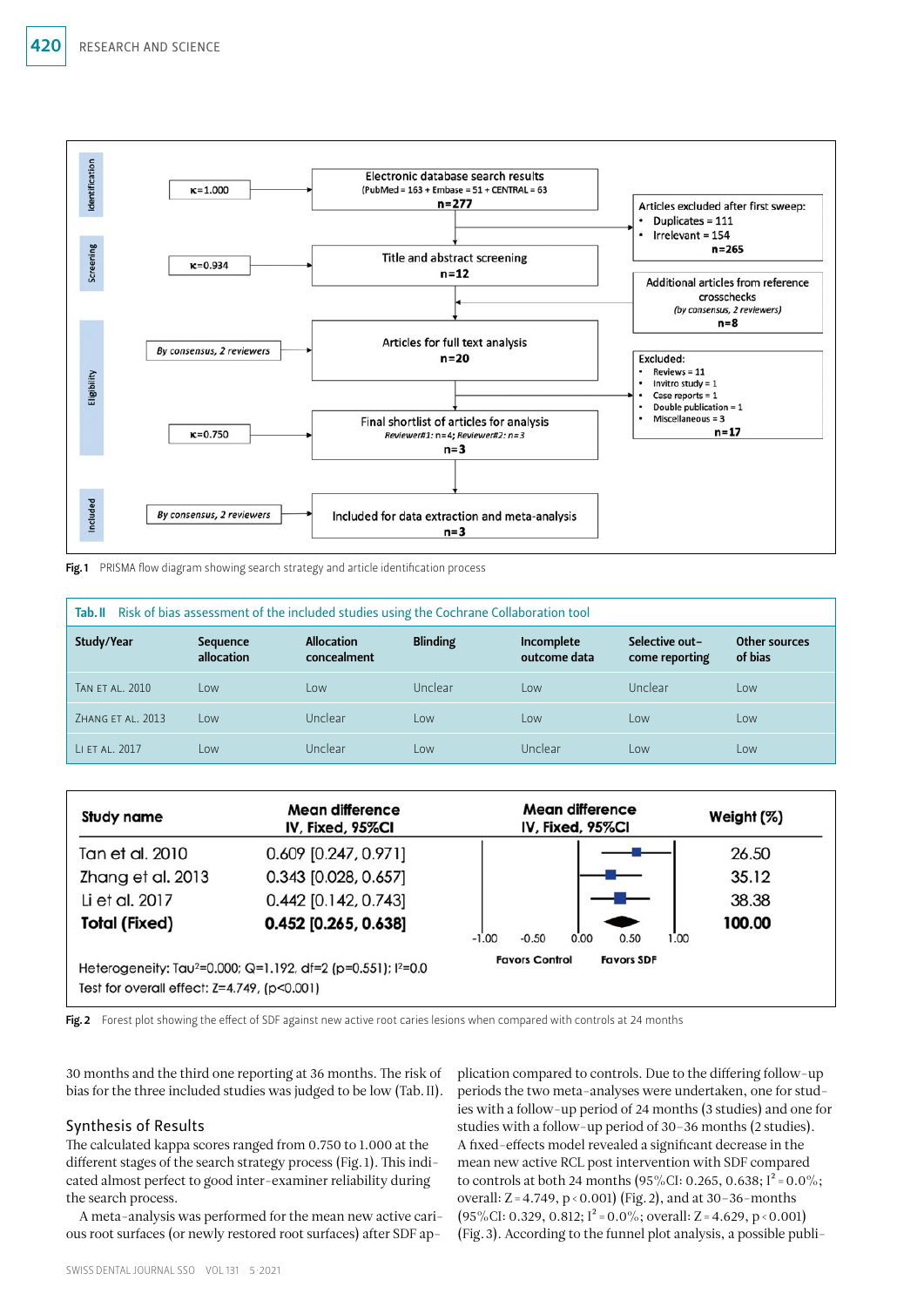

Fig. 3 Forest plot showing the effect of SDF against new active root caries lesions when compared with controls at 30-36 months



Fig. 4 Funnel plot of the included studies

cation bias across the studies included in the meta-analysis was explored and ruled out (Fig.4).

## **Discussion**

This systematic review includes the first meta-analysis examining the effect of SDF in preventing and arresting root caries lesions (RCL) in dependent elders. Whilst other reviews have been published in this field, none have included a meta-analysis of the extracted data (Seifo et al. 2019; Hendre et al. 2017). This study clearly demonstrates the significant protective impact of SDF on root caries lesions in older adults at both 24 months  $(95\%$ CI: 0.265–0.638; I<sup>2</sup> = 0.0%; overall: Z = 4.749, p < 0.001) and 30 months (95%CI: 0.329–0.812;  $I^2 = 0.0\%$ ; overall: Z = 4.629, p<0.001). Similar findings are mirrored in pooled analyses for children, which clearly confirm the significant protective impact of SDF on caries (TRIEU ET AL. 2019).

A protective non-invasive medicament for preventing root caries lesions is of particular interest due to the nature of this destructive dental disease. Not only is it progressive and leads to tooth loss when left untreated, it may also present a life-threatening challenge to elders who present with cognitive impairment or swallowing disorders. Root caries may disconnect the clinical crown from the root, which remains in the dental socket. Unfortunate cases have been reported, where multi-unit bridges have been aspirated after being disconnected from the roots by root caries, leading to serious complications or even death (Oghalai 2002). Hence prevention in dependent elders is not limited to tooth conservation and prevention of disease, it also implies assuring a "safe" oral environment, when it comes to aspiration and aspiration pneumonia.

Root caries may exhibit mixed cavity margins positioned in enamel as well as dentine (Wefel et al. 1985). Restoration of this cavity type is extremely challenging with respect to the lack of restorative materials which bond equally well to both dental tissues. The evidence base for the selection of a restorative material for the restoration of a root surface lesion is neither plentiful nor convincing. Most of the scientific literature examines lesions restored with amalgam, glass ionomer cement (GIC), resin-modi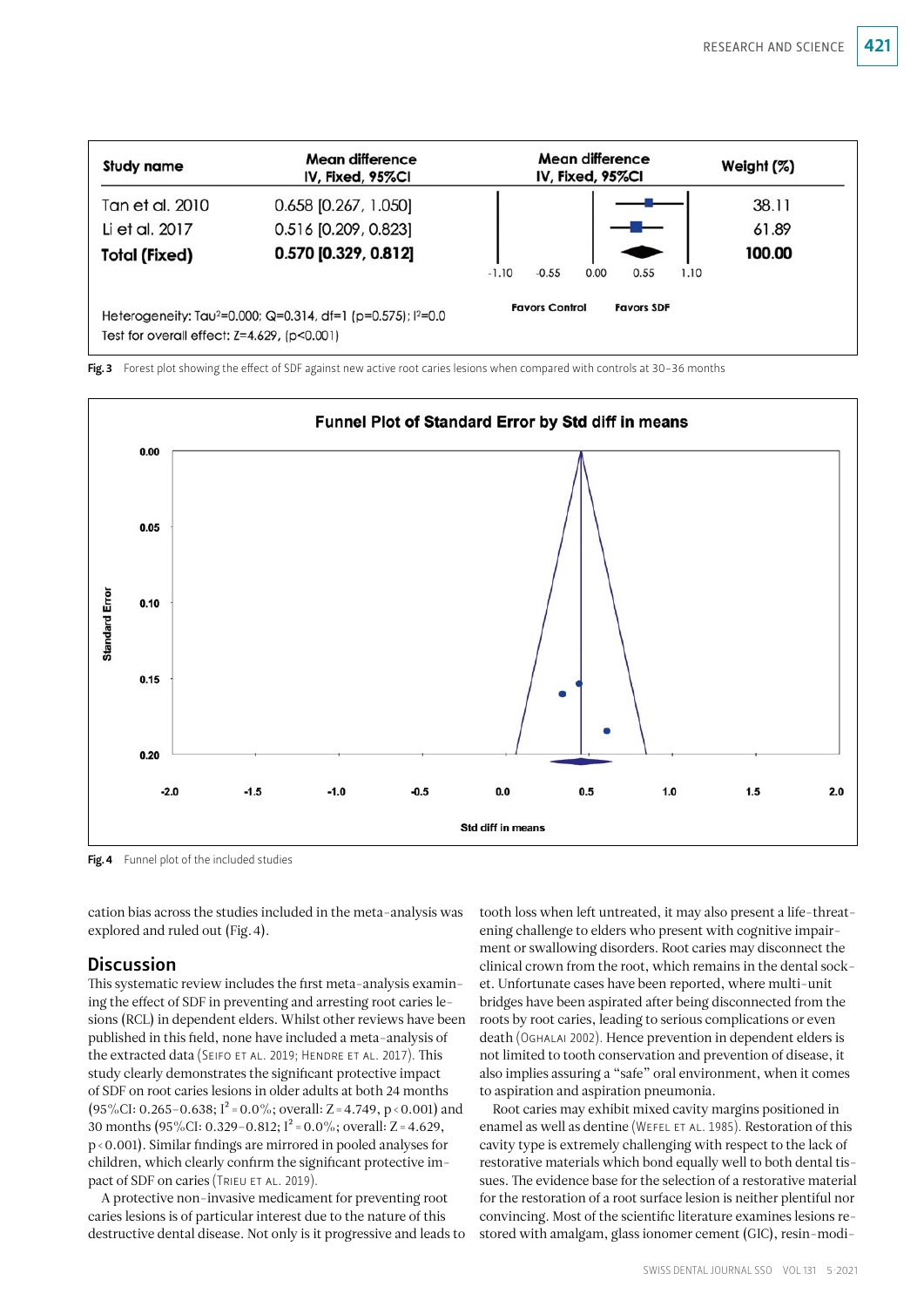fied glass ionomer cement (RMGIC), modified polyacid resins ("compomers") or composite resins. A systematic review published in 2016 concluded that there was insufficient evidence to recommend any specific material (Hayes et al. 2016). Difficulties in treating root caries are not limited to the choice of the restorative material. The shape of the lesions is often circular, rendering the application of the restorative material a serious challenge. The proximity to the gingival margin often precludes an operation site free from saliva, crevicular fluid or even blood. Placing a rubberdam may be difficult where the lesion reaches beyond the gingival margin. Furthermore, rubberdam may not be suitable in frail geriatric or bedbound patients with a limited capacity to undergo restorative treatments.

However, failure rates of root caries restorations across all materials was extremely high; 82% of GIC restorations were considered a "failure" after just 24 months. 25% of all composite restorations had developed recurrent caries after two years. Despite the poor survival rates of GIC restorations, many authors still concluded that GIC was the material of choice for root caries as conventionally setting glass ionomer cements were associated with protection against secondary caries – even after the filling itself had been lost (DE MOOR ET AL. 2011). Clinical judgement is essential in each individual case and the choice of restorative material to restore a carious lesion on a root surface is influenced by the location of the lesion, aesthetic requirements of the patient, moisture control and future caries risk.

In order to avoid further tooth tissue loss and enhance prevention among elderly individuals, MID should always be the first line of treatment for caries. It prioritises prevention, patient's information and guidance to empower them to be responsible for their own oral health and intervene as conservatively as possible when a surgical approach is judged necessary, thus avoiding unnecessary tooth tissue removal. It was born from the evolvement in the understanding of the caries process and the mechanisms involved in its beginning, progression and control, together with improved dental materials. According to the MID concept, early caries detection and caries risk assessment, remineralization of demineralized enamel and dentine and optimal caries-preventive measures should always be used throughout an individual's life, and operative interventions should only be employed when all of these have failed (FRENCKEN ET AL. 2012). For older patients with a high caries rate or poor compliance with oral hygiene instruction, there are a number of surgery-based interventions to reduce caries risk including SDF. Unfortunately, in many countries, including the United Kingdom, SDF is not currently licensed for prevention or arrest of dental caries. One of reasons why SDF is not widely used may be that, despite its undoubted efficiency and efficacy in arresting RCL, its application on the dental tissues leads to a persistent black staining. Such aesthetically displeasing appearances will have obvious psycho-social implications when occurring in the visible zone, which precludes its use in patients with high aesthetic demands, where optically more pleasing preventive and restorative measures could readily be applied. This situation is different in children and dependent elders, where operative dentistry does not often meet the compliance needed for performing a state-of-the-art procedure. When functional impairment and chronic diseases dominate daily late life, the advantages of a fast and non-invasive intervention to arrest root caries may seem an attractive alternative to long and invasive restorative procedures, even if the aesthetic outcome of the latter may be more favourable. However, the RCL sites are often not within the visible area,

and therefore do not create the above-mentioned disadvantages. However, ethical aspects of a potential stigmatisation of patients with "black" teeth must always be considered and it seems particularly important to obtain the patient's informed consent before applying the procedure.

Given the advantages of a chemical management of root caries in frail and geriatric patients over invasive and restorative measures, it seems obvious that SDF is not the only agent ever been tested for this purpose. Contemporary chemical management of root caries comprise high concentration fluoride tooth pastes and varnishes (Srinivasan et al. 2014). However, their effectiveness to arrest RCL seems to fall only second to the therapeutic effect of SDF (Gluzman et al. 2013). Still, these agents gain in popularity, given that they do not stain the tooth structure in an unpleasing and permanent manner.

Given the above-mentioned regional restrictions, it is not surprising that the studies included in this systematic review and meta-analysis arise from a small number of geographical locations. All three included RCTs were carried out in Hong Kong where SDF is licensed for prevention or arrest of dental caries (Tan et al. 2010; Zhang et al. 2013; LI et al. 2017). Whilst all three studies were well designed RCTs, with a low risk of bias, the external validity of this work must be questioned. Future research should target undertaking well designed clinical studies of SDF in other countries and settings around the world.

## Conclusion

This systematic review and meta-analysis provides evidence that application of SDF prevents and arrests root caries in elders.

## Zusammenfassung

## Einleitung

Silberdiaminfluorid (SDF) hat Interesse in Kariesprävention und -management bei Kindern auf sich gezogen. Es wurde berichtet, dass Silber und Fluorid in einer alkalischen Lösung synergistisch wirken, um kariöse Läsionen durch eine Vielzahl von Mechanismen zu arretieren. SDF wirkt bakterizid und verringert das Wachstum kariogener Mikroorganismen. Es wirkt remineralisierend auf den Zahnschmelz und das Dentin. Darüber hinaus hat SDF eine schützende Wirkung auf das Dentinkollagen und hilft, dessen Zerstörung zu verhindern. Studien haben vielversprechende Ergebnisse bei der Bekämpfung von Wurzelkaries durch SDF bei älteren Erwachsenen gezeigt. Das Ziel dieses systematischen Reviews war es, eine systematische Beurteilung und Metaanalyse der verfügbaren Evidenz für die Wirksamkeit von SDF im Kariesmanagement bei älteren Erwachsenen durchzuführen. Die PICO-Frage, die für den Zweck dieses Reviews gestellt wurde, lautete: «Ist Silberdiaminfluorid (SDF) wirksam bei der Prävention und Bekämpfung von Wurzelkariesläsionen (RCL) bei älteren Menschen?».

#### Material und Methoden

Systematische Literatursuchen wurden in elektronischen Datenbanken (PubMed, Embase und CENTRAL [Cochrane Controlled Register of Trials]) sowie per Handrecherche durchgeführt, um Studien zu identifizieren, die über die Verwendung von SDF bei älteren Menschen zur Prävention und zur Arretierung von Wurzelkaries berichteten. Zwei unabhängige Prüfer führten die Identifizierung, das Screening sowie die Einbeziehung der Artikel durch. Die Datenextraktion wurde von den beiden Untersuchern unabhängig und gegenseitig verblindet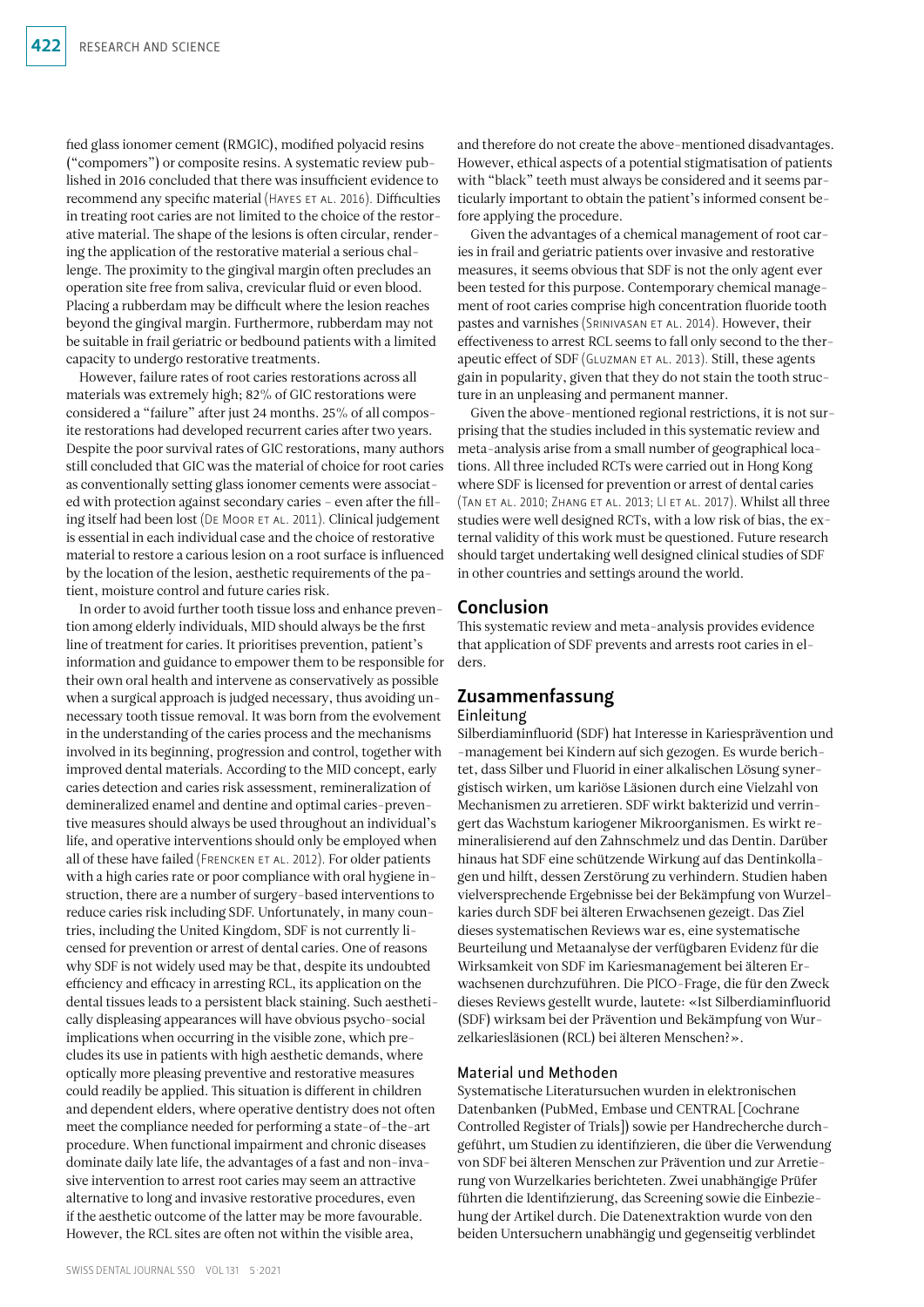durchgeführt. Die Zuverlässigkeit zwischen den Ermittlern wurde unter Verwendung des Cohens-Kappa-Koeffizienten (κ) berechnet. Es wurde eine Metaanalyse über aktive Wurzelkariesläsionen durchgeführt, die nach der Intervention mit SDF vorhanden waren.

#### Resultate

Insgesamt wurden 277 Studien identifiziert und 20 Studien für die Daten-Volltextanalyse eingeschlossen. Schliesslich wurden drei randomisierte kontrollierte klinische Studien zur Datenextraktion und -analyse eingeschlossen. Der berechnete Cohens-Kappa-Koeffizient (κ) wurde als gut bis perfekt angesehen und lag zwischen 0,750 und 1,000. Zwei Metaanalysen über die aktiven RCL, die nach der SDF-Intervention vorhanden waren, wurden unter Verwendung eines Paneldatenmodells mit fixen Effekten gegen Kontrollen durchgeführt. Eine Metaanalyse wurde an drei Studien mit einer Nachbeobachtungszeit von 24 Monaten nach der Intervention mit SDF durchgeführt. Die zweite Metaanalyse wurde an zwei Studien mit einer Nachbeobachtungszeit von 30 bis 36 Monaten nach der Intervention mit SDF durchgeführt. Das Paneldatenmodell mit fixen Effekten zeigte eine signifikante Abnahme der neuen aktiven RCL nach der Intervention mit SDF im Vergleich zu den Kontrollen, sowohl nach 24 Monaten (95% CI: 0,265-0,638;  $I^2 = 0.0\%$ ; Total: Z = 4,749,  $p < 0,001$ ) als auch nach 30 bis 36 Monaten (95% CI: 0,329–0,812; I<sup>2</sup> = 0,0%; Total: Z = 4,629, p < 0,001). Gemäss der Trichterdiagrammanalyse wurde ein möglicher Publikationsbias in den in der Metaanalyse einbezogenen Studien entdeckt und ausgeschlossen. Das Verzerrungspotenzial der eingeschlossenen Studien wurde als gering eingestuft.

## Fazit

Dieses systematische Review und die Metaanalyse liefern Hinweise darauf, dass die Anwendung von Silberdiaminfluorid Wurzelkaries bei älteren Menschen verhindert und arretiert.

## Résumé

#### Introduction

Le fluorure diamine d'argent (SDF) a suscité un intérêt pour la prévention et la prise en charge des caries chez les enfants. Il a été rapporté que l'argent et le fluorure contenus dans une solution alcaline agissent en synergie pour arrêter les lésions carieuses par divers mécanismes. Le SDF a une action bactéricide et diminue la croissance des microorganismes cariogènes. Il a un effet reminéralisant sur l'émail et la dentine. De plus, le SDF a un effet protecteur sur le collagène dentinaire et aide

à prévenir sa destruction. Des études ont démontré des résultats prometteurs avec le SDF dans l'arrêt des caries radiculaires chez les personnes âgées. Le but de cette revue systématique était d'entreprendre une évaluation systématique et une méta-analyse des preuves disponibles sur l'efficacité du SDF dans la prise en charge des caries chez les personnes âgées. La question PICO formulée aux fins de cet examen était: «Le fluorure diamine d'argent (SDF) est-il efficace pour prévenir et arrêter les lésions carieuses des racines (RCL) chez les personnes âgées?»

#### Matériaux et méthodes

Des recherches documentaires systématiques ont été menées dans des bases de données électroniques (PubMed, Embase et CENTRAL [registre Cochrane des essais contrôlés]) pour identifier les études faisant état de l'utilisation du SDF chez les personnes âgées pour prévenir et arrêter les caries radiculaires. Deux enquêteurs indépendants ont procédé à l'identification, au dépistage ainsi qu'à l'inclusion des articles. L'extraction des données a été réalisée par les deux chercheurs de manière indépendante et réciproquement en aveugle. Une fiabilité interinvestigateur a été calculée en utilisant le kappa de Cohen (κ).

## Résultats

Au total 277 études ont été identifiées, 20 études ont été incluses pour l'analyse du texte intégral des données. Enfin, trois essais cliniques contrôlés randomisés ont été inclus pour l'extraction et l'analyse des données. Le kappa calculé (κ) a été considéré comme bon à parfait et variait entre 0,750 et 1000. Deux méta-analyses ont été réalisées à l'aide d'un modèle à effets fixes sur les RCL actifs moyens présents après l'intervention SDF contre les contrôles. Une méta-analyse a été réalisée sur trois études avec une période de suivi de 24 mois après l'intervention avec SDF; et la deuxième méta-analyse a été réalisée sur deux études avec une période de suivi de 30 à 36 mois après l'intervention avec SDF. Le modèle à effets fixes a révélé une diminution significative de la moyenne des nouveaux RCL actifs après intervention avec SDF par rapport aux témoins à 24 mois (95% CI: 0,265-0,638; I<sup>2</sup> = 0,0%; Globalement: Z = 4,749, p < 0,001), et à 30-36 mois (95 % CI: 0,329-0,812;  $I^2 = 0.0$  %; Globalement: Z=4,629, p<0,001). Le risque de biais des études incluses a été jugé faible.

#### Conclusion

Cette revue systématique et méta-analyse fournit des preuves que l'application du fluorure diamine d'argent prévient et arrête les caries radiculaires chez les aînés.

## References

- Budtz-Jørgensen E, Mojon P, Rentsch A, Roehrich N, von der Muehll D, Baehni P: Caries prevalence and associated predisposing conditions in recently hospitalized elderly persons. Acta Odontol Scand 54: 251–256 (1996)
- Damata C, McKenna G, Anweigi L, Hayes M, Cronin M, Woods N, O'Mahony D, Allen P F: An RCT of atraumatic restorative treatment for older adults: 5 year results. J Dent 83: 95–99 (2019)
- de Moor R J, Stassen I G, Van't Veldt Y, Torbeyns D, Hommez G M G: Two-year clinical performance of glass ionomer and resin composite restorations in xerostomic head-and neck-irradiated cancer patients. Clin Oral Investig 15: 31–38 (2011)
- Frencken J E, Peters M C, Manton D J, Leal S C, GORDAN V V, EDEN E: Minimal intervention dentistry for managing dental caries – a review: report of a FDI task group 62: 223–243 (2012)
- Fuller E, Steele J, Watt R, Nuttall N: Adult Dental Health Survey 2009. London, The Health and Social Care Information Centre (2011)
- Gluzman R, Katz R V, Frey B J, McGowan R: Prevention of root caries: a literature of primary and secondary preventive agents. Spec Care Dentist 33: 133–140 (2013)
- HAYES M, DAMATA C, TADA S, COLE M, MCKENNA G, Burke F M, Allen P F: Risk indicators associated with root caries in independently living older adults. J Dent 51: 8–14 (2016)
- Hayes M, Brady P, Burke F M, Allen P F: Failure rates of class V restorations in the management of root caries in adults – a systematic review. Gerodontology 33: 299–307 (2016)
- Hayes M, DaMata C, McKenna G, Burke F M, Al-LEN P F: Evaluation of the Cariogram for root caries prediction. J Dent 62: 25–30 (2017)